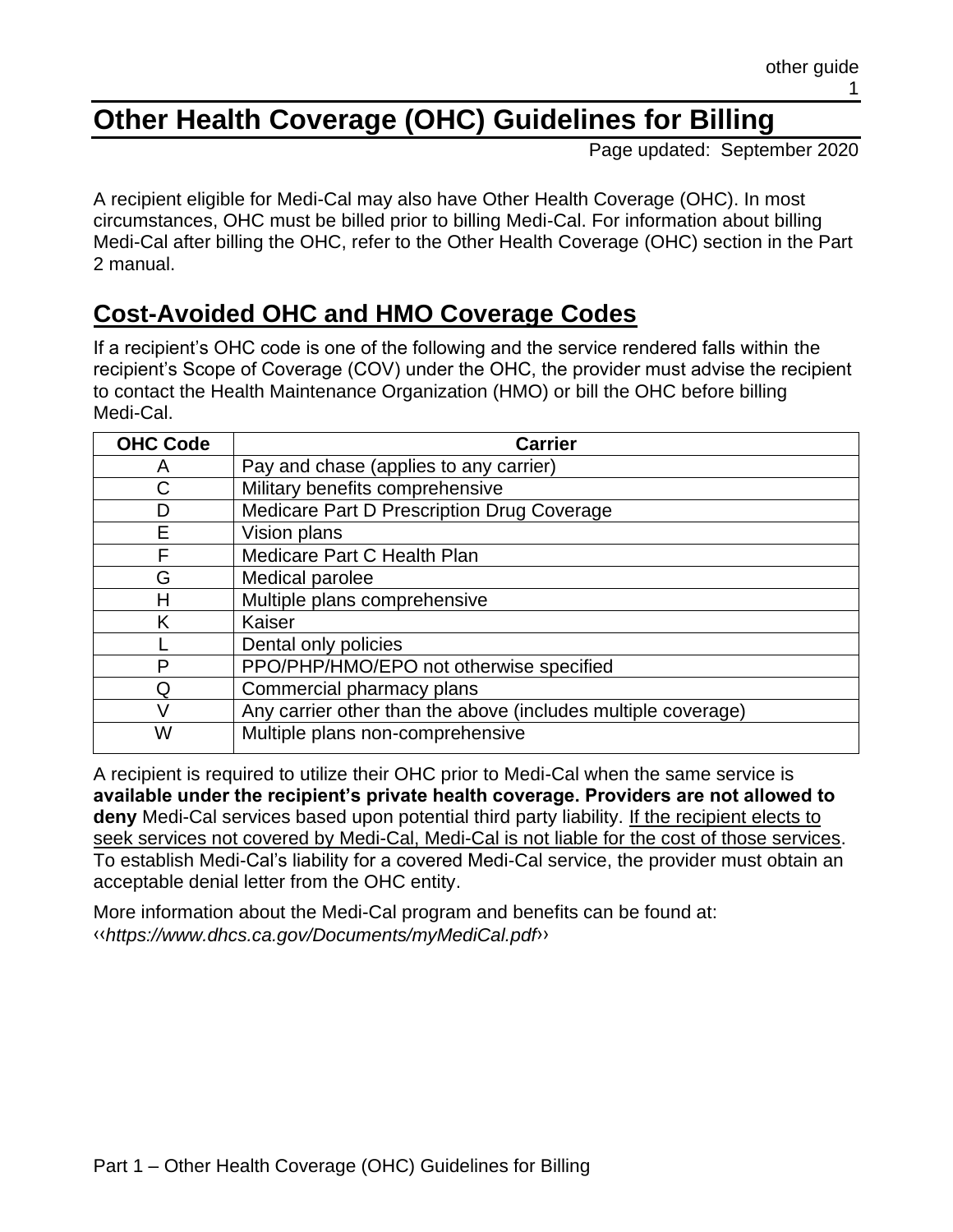## **Billing OHC Before Medi-Cal**

In most situations, providers are required by law to exhaust the recipient's OHC before billing Medi-Cal. In those situations where OHC utilization is not required before billing Medi-Cal, providers are still encouraged to bill OHC first.

# **OHC Code A**

Providers are allowed, but not required, to bill the OHC carrier prior to billing Medi-Cal if the response from the Medi-Cal eligibility verification system is the "A" OHC code.

## **OHC Code C**

OHC Code "C" identifies Medi-Cal recipients who have OHC through a military benefits health care plan. Providers under military benefits health care plans (for example, Tricare) should treat the recipient. For other providers when the benefit is covered under such a plan, that provider should advise the recipient to utilize benefits under the military benefits health care plan. When submitting a bill to Medi-Cal, the provider must include satisfactory documentation that treatment is not available under the recipient's OHC coverage, a denial from the OHC for the billed claim or an explanation of benefits if the amount paid by the OHC is below the Medi-Cal contracted amount for the service.

# **OHC Code D**

[‹‹O](#page-8-0)HC code "D" identifies Medi-Cal recipients who have Medicare Part D health insurance coverage (prescription drug plan). If the provider is not under the Part D plan and the benefit is available under the Part D plan, the provider should advise recipients to utilize their Part D benefits through a covered provider.

This code is not applicable to claims billed through the California MMIS Fiscal Intermediary[.››](#page-8-1)

# **OHC Code E**

OHC code "E" identifies Medi-Cal recipients who have health insurance coverage limited to vision care. This can be through either single or multiple vision plans. For an OHC-covered service, non-contracted vision providers of the insurance coverage should advise the recipient to utilize the OHC. When submitting a bill to Medi-Cal, the provider must include satisfactory documentation that treatment is not available under the recipient's OHC coverage, a denial from the OHC for the billed claim or an explanation of benefits if the amount paid by the OHC is below the Medi-Cal contracted amount for the service.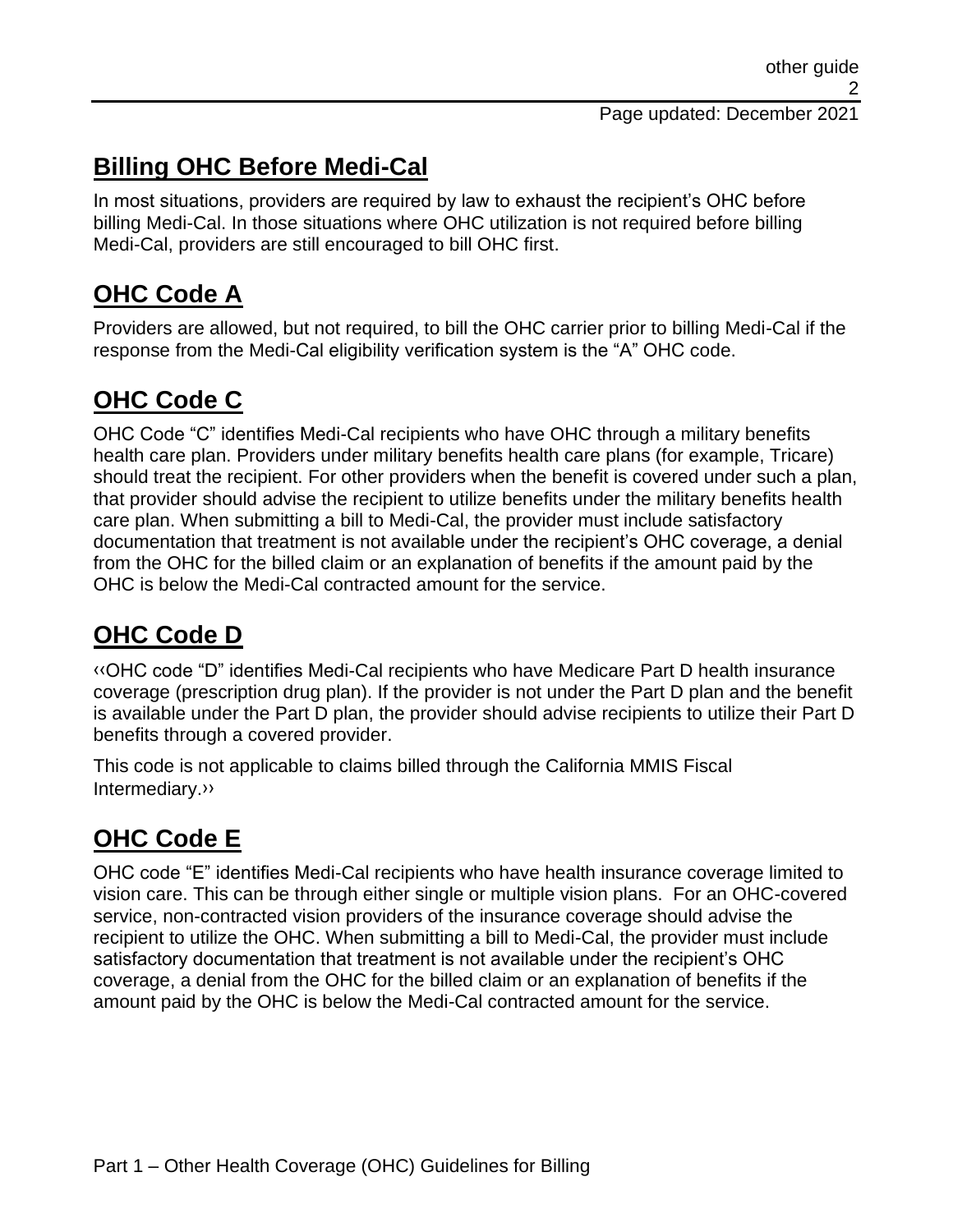## **OHC Code F**

OHC code "F" identifies Medi-Cal recipients who have health insurance coverage through a Medicare Part C Health Plan (also known as a Medicare HMO) in lieu of traditional Medicare fee-for-service. Recipients, who have both Medi-Cal and a Medicare Part C plan, should seek medical treatment through the Medicare Part C plan. If not a provider under the Medicare Part C plan and the benefit is covered under the Medicare Part C plan, the provider should advise recipients to utilize their Medicare Part C benefits with a provider in their Medicare Part C plan network. When submitting a bill to Medi-Cal, the provider must include satisfactory documentation that treatment is not available under the recipient's OHC coverage, a denial from the OHC for the billed claim or an explanation of benefits if the amount paid by the OHC is below the Medi-Cal contracted amount for the service.

# **OHC Code G**

California Correctional Health Care Services (CCHCS) contracted providers should contact CCHCS to verify recipient eligibility. If not a CCHCS contracted provider, the provider should advise recipients to utilize their benefits through CCHCS.

# **OHC Code H**

OHC code "H" identifies Medi-Cal recipients who have multiple health insurance coverages which are comprehensive. If not a contracted provider of the insurance coverage and the service is covered by the OHC, the provider should advise recipients to utilize their OHC. When submitting a bill to Medi-Cal, the provider must include satisfactory documentation that treatment is not available under the recipient's OHC coverage, a denial from the OHC for the billed claim or an explanation of benefits if the amount paid by the OHC is below the Medi-Cal contracted amount for the service.

# **OHC Code K**

OHC code "K" identifies Medi-Cal recipients who have health insurance coverage through Kaiser. If not a Kaiser contracted provider and the service is covered by Kaiser, the provider should advise recipients to utilize their Kaiser benefits. When submitting a bill to Medi-Cal, the provider must include satisfactory documentation that treatment is not available under the recipient's OHC coverage, a denial from the OHC for the billed claim or an explanation of benefits if the amount paid by the OHC is below the Medi-Cal contracted amount for the service.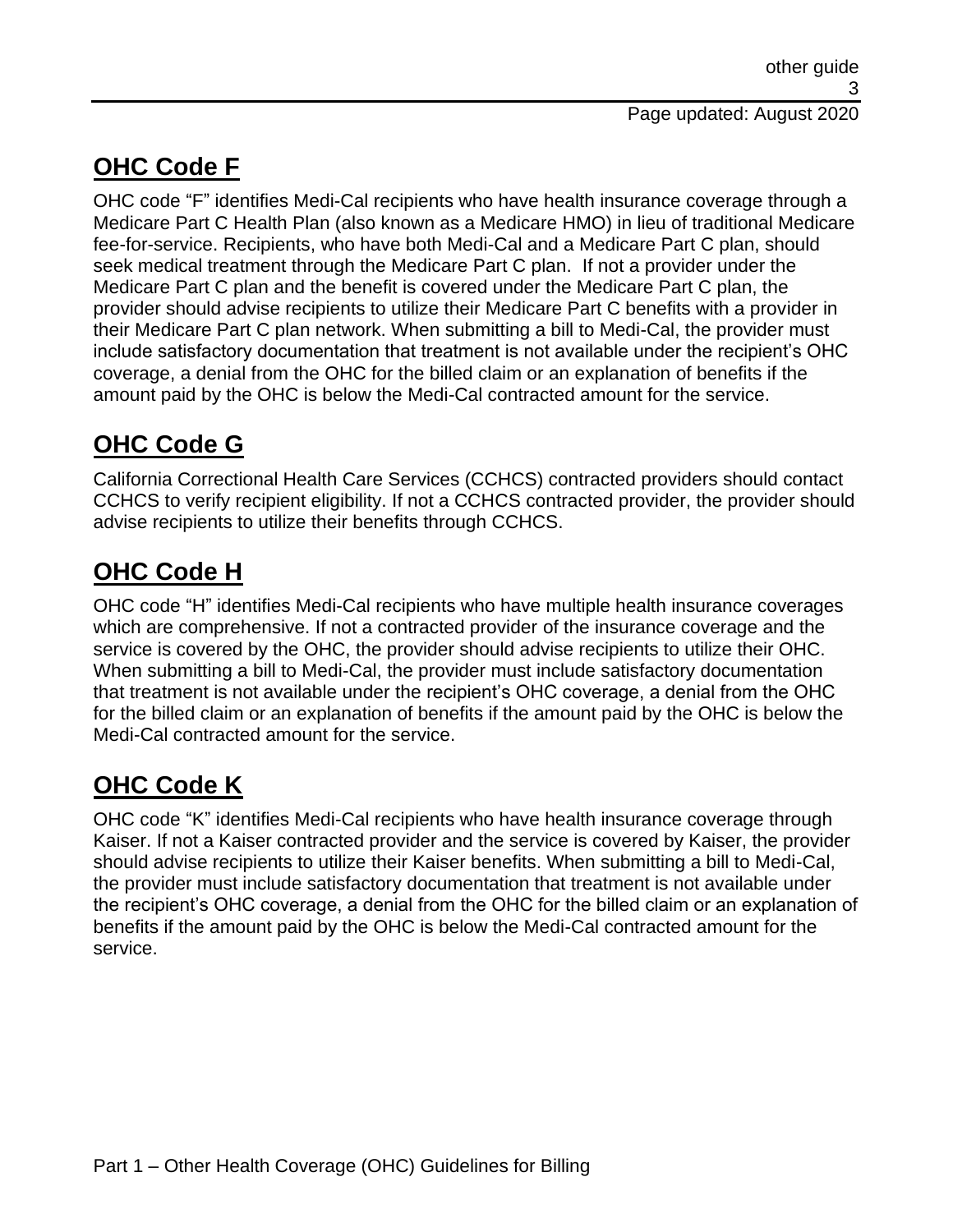#### Page updated: December 2021

## **OHC Code L**

OHC code "L" identifies Medi-Cal recipients whose third party coverage is limited to dental services. This code is not applicable to claims billed through the California MMIS Fiscal Intermediary.

# **OHC Code P**

OHC code "P" identifies Medi-Cal recipients who have health insurance coverage through a PPO/PHP/HMO/EPO not otherwise specified. If not a PPO/PHP/HMO/EPO contracted provider and the service is covered by the PPO/PHP/HMO/EPO, the provider should advise recipients to use their benefits under the PPO/PHP/HMO/EPO. When submitting a bill to Medi-Cal, the provider must include satisfactory documentation that treatment is not available under the recipient's OHC coverage, a denial from the OHC for the billed claim or an explanation of benefits if the amount paid by the OHC is below the Medi-Cal contracted amount for the service.

## **OHC Code Q**

[‹‹O](#page-8-0)HC code "Q" identifies Medi-Cal recipients who have health insurance limited to commercial pharmacy coverage. This can be through either single or multiple commercial pharmacy plans. If not a contracted commercial pharmacy provider of the insurance coverage and the service is covered by the OHC, the provider should advise recipients to utilize their OHC.

This code is not applicable to claims billed through the California MMIS Fiscal Intermediary[.››](#page-8-1)

## **OHC Code V**

OHC code "V" identifies Medi-Cal recipients who have multiple coverages. If not a contracted provider of the insurance coverage and the service is covered by the insurance coverage, the provider should advise recipients to utilize their insurance coverage. When submitting a bill to Medi-Cal, the provider must include satisfactory documentation that treatment is not available under the recipient's OHC coverage, a denial from the OHC for the billed claim or an explanation of benefits if the amount paid by the OHC is below the Medi-Cal contracted amount for the service.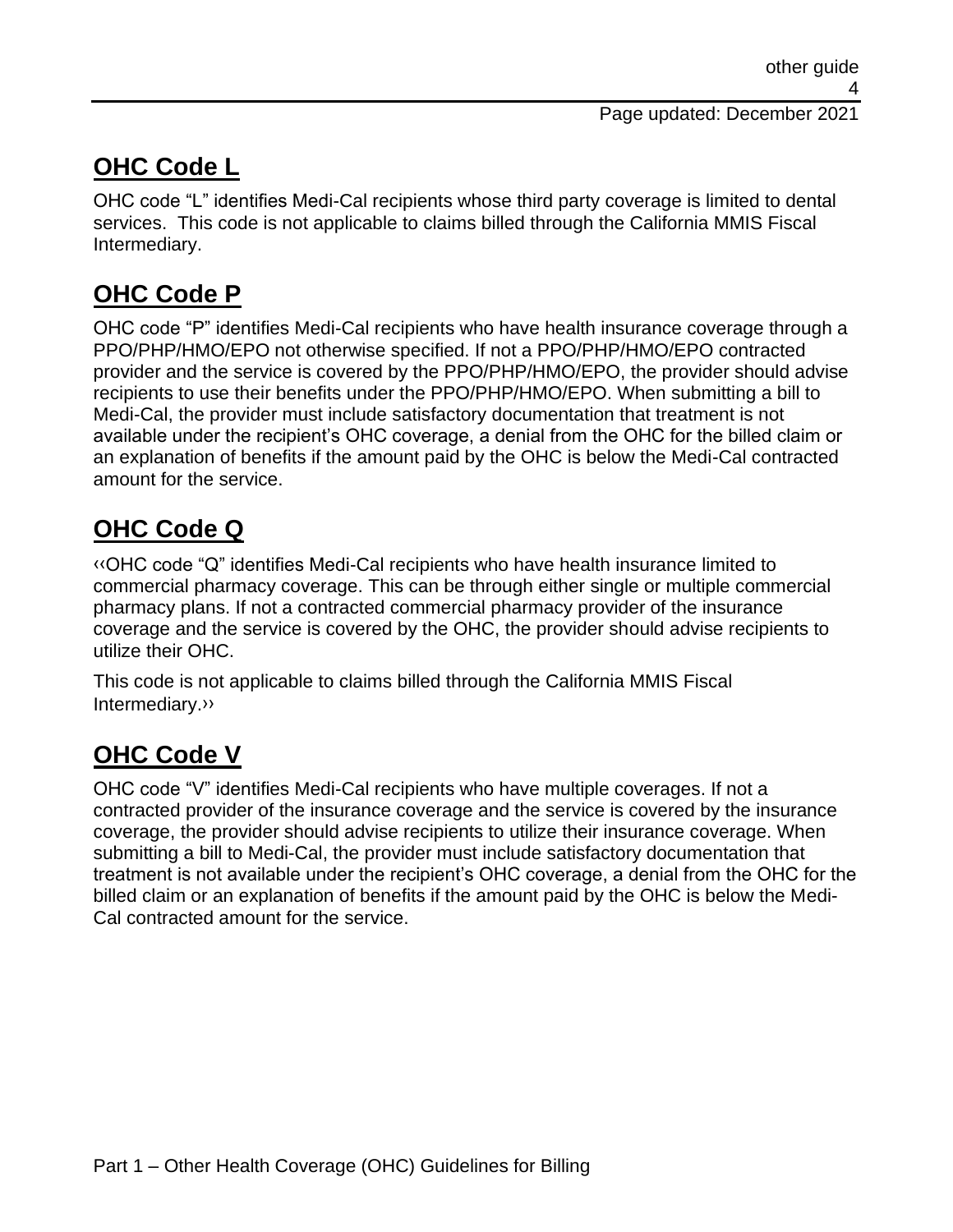## **OHC Code W**

OHC code "W" identifies Medi-Cal recipients who have multiple health insurance coverages which are non-comprehensive. If not a contracted provider of the insurance coverage and the service is covered by the OHC, the provider should advise recipients to utilize their OHC. When submitting a bill to Medi-Cal, the provider must include satisfactory documentation that treatment is not available under the recipient's OHC coverage, a denial from the OHC for the billed claim or an explanation of benefits if the amount paid by the OHC is below the Medi-Cal contracted amount for the service.

## **Not Considered to be OHC**

The following is a partial list of insurance that is not considered to be OHC.

- Personal injury and/or medical payment coverage covered under automobile insurance
- Life insurance
- Workers' compensation
- Homeowners insurance
- Umbrella insurance
- Accident insurance
- Income replacement insurance (for example, Aflac)
- **Note**: Medi-Cal providers should advise recipients enrolled in Medi-Cal managed care plans to contact the plan for treatment unless the provider is authorized to treat under the plan. Refer to the MCP: An Overview of Managed Care Plans section in this manual for more information.

## **Reporting OHC**

State law requires Medi-Cal providers to notify the Department of Health Care Services (DHCS) if they believe a recipient is entitled to OHC. To update or modify OHC information, providers may use the secure OHC Processing Center Forms accessible on the OHC page of the DHCS website: *http://dhcs.ca.gov/OHC*.

Providers who are unable to use the online forms should call the Telephone Service Center (TSC) at 1-800-541-5555.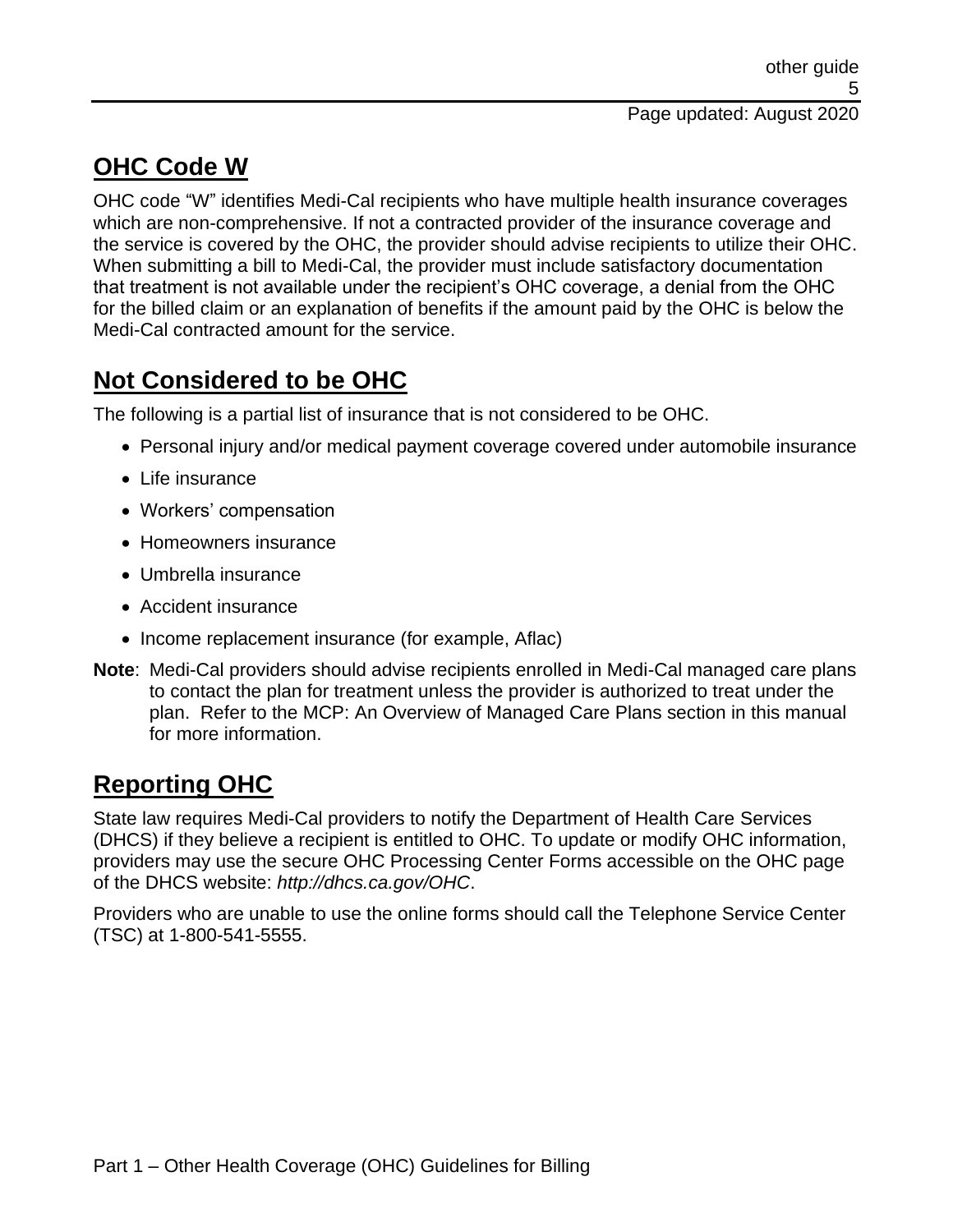## **Locating Recipient's OHC Information**

The Medi-Cal eligibility verification system returns a message that includes OHC information, when known. The eligibility verification system is accessed through the *Automated Eligibility Verification System (AEVS)*, state-approved vendor software and the Medi-Cal website at *www.medi-cal.ca.gov*.

**Note**: A worksheet for recording eligibility information conveyed via telephone, the *Automated Eligibility Verification System (AEVS) Response Log*, is in the *AEVS: Transactions* section of the Part 1 manual.

### **Website Eligibility Response**

In the following example of a Medi-Cal website eligibility response, the OHC information is found in the Eligibility Message section: Other Health Insurance Coverage Under Code B; Scope of Coverage-IOMP.

| Name:                                                                                                                                                                                                                                                                                                   | Doe, Jane                            |                                        |                                  |  |  |
|---------------------------------------------------------------------------------------------------------------------------------------------------------------------------------------------------------------------------------------------------------------------------------------------------------|--------------------------------------|----------------------------------------|----------------------------------|--|--|
| Subscriber ID:<br>1234567890                                                                                                                                                                                                                                                                            |                                      |                                        |                                  |  |  |
| Service Date:<br>01/15/2019                                                                                                                                                                                                                                                                             | Subscriber Birth Date:<br>12-22-1976 |                                        | <b>Issue Date:</b><br>07-02-2017 |  |  |
| Primary Aid Code:<br>48                                                                                                                                                                                                                                                                                 |                                      | First Special Aid Code:                |                                  |  |  |
| Second Special Aid Code:                                                                                                                                                                                                                                                                                |                                      | Third Special Aid Code:                |                                  |  |  |
| <b>Subscriber County:</b><br>34 - Sacramento                                                                                                                                                                                                                                                            |                                      | <b>HIC Number:</b>                     |                                  |  |  |
| Primary Care Physician Phone #:                                                                                                                                                                                                                                                                         |                                      | Service Type:                          |                                  |  |  |
| Spend Down Amount Obligation:<br>\$50.00                                                                                                                                                                                                                                                                |                                      | Remaining Spend Down Amount<br>\$50.00 |                                  |  |  |
| Trace Number (Eligibility Verification Confirmation (EVC) Number):                                                                                                                                                                                                                                      |                                      |                                        |                                  |  |  |
| Eligibility Message:<br>SUBSCRIBER LAST NAME: DOE, CNTY CODE: 34, PRIMARY AID CODE: 48, MEDI-CAL ELIBIGLE FOR PREGNANCY/POSTPARTUM<br>SVCS W/NO SOC. ALL OTHER MEDI-CAL SVCS, RECIPT. HAS SOC OF \$50.00. REMAINING SOC \$50.<br>OTHER HEALTH INSURANCE COVERAGE UNDER CODE B. SCOPE OF COVERAGE: IOMP. |                                      |                                        |                                  |  |  |

**Figure 1**: Sample Website Eligibility Response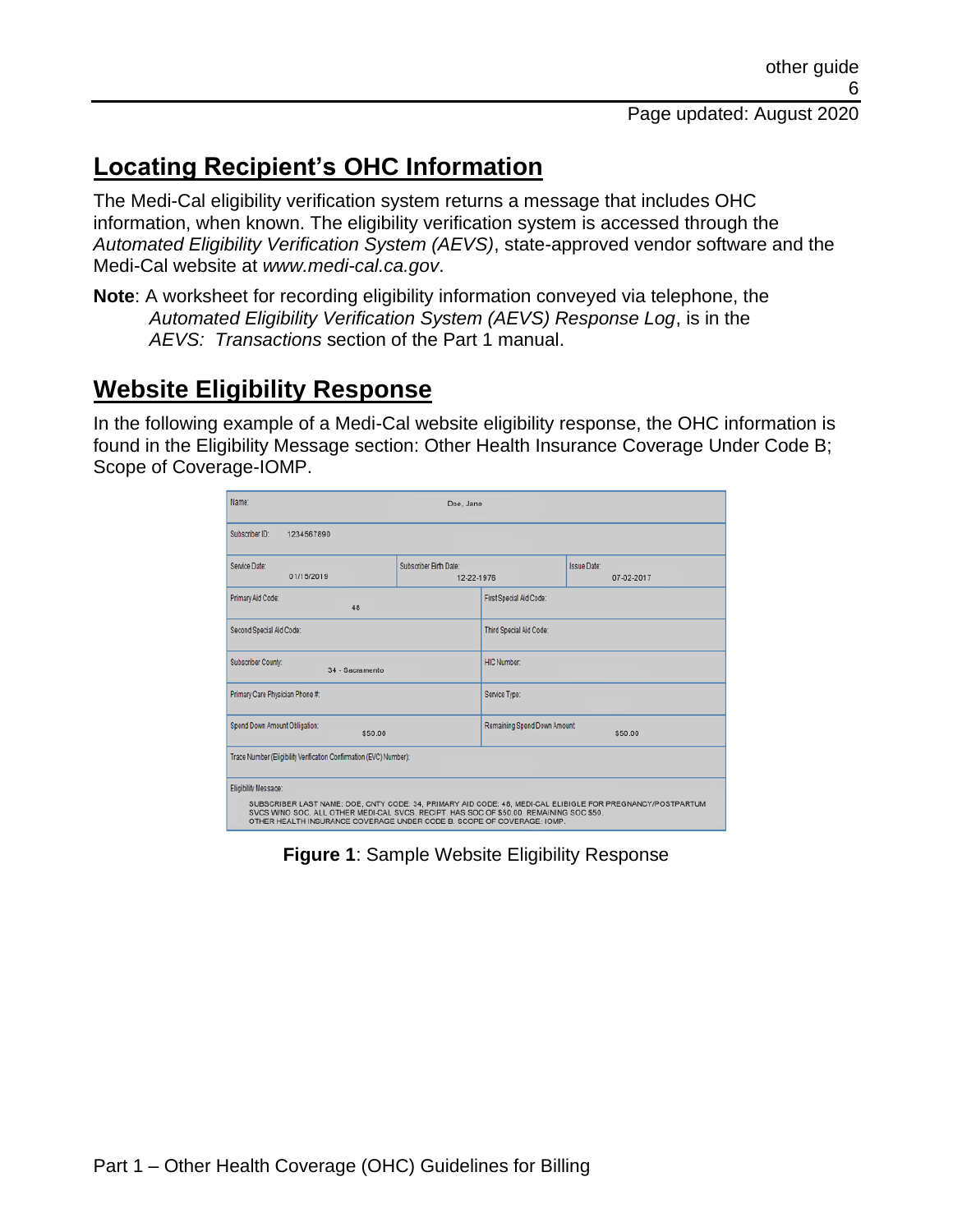## **POS/AEVS: Multiple Insurer Messages**

If a recipient has reported multiple insurance policies, the Point of Service (POS) network returns a message identifying the OHC codes of the other insurance carriers. If eligibility is checked via the AEVS, a carrier code that identifies the insurer is stated. A list of carrier codes is in the *AEVS: Carrier Codes for Other Health Coverage* section of the Part 1 manual available on the Medi-Cal website at *www.medi-cal.ca.gov*.

### **Eligibility Verification**

When requesting eligibility verification for a recipient with OHC, the Medi-Cal eligibility verification system returns a message stating a recipient's Scope of Coverage (COV). COV codes designate the specific service categories covered by a recipient's health coverage.

### **OHC Code Explanation**

When an OHC code appears, this indicates the existence of other health insurance. This code indicates the name of the recipient's health care plan. Other insurance companies or HMOs have different codes. In the website eligibility response sample on a previous page, "Other Health Insurance Coverage Under Code "B" is located in the "Eligibility Message".

## **Scope of Coverage (COV) Code Explanation**

Each COV code indicates a different set of services. Refer to the COV code chart below.

| <b>COV Code</b> | <b>Service Category</b>                    |
|-----------------|--------------------------------------------|
|                 | <b>Prescription Drugs/Medical Supplies</b> |
|                 | Long Term Care                             |
|                 | <b>Hospital Inpatient</b>                  |
|                 | <b>Hospital Outpatient</b>                 |
| м               | <b>Medical and Allied Services</b>         |
|                 | <b>Vision Care Services</b>                |
| R               | <b>Medicare Part D</b>                     |
|                 | <b>Dental Services</b>                     |

#### **Scope of coverage (COV) Codes Chart**

## **Function of OHC and COV Codes**

The combination of the OHC and COV codes helps providers determine when to bill OHC before billing Medi-Cal.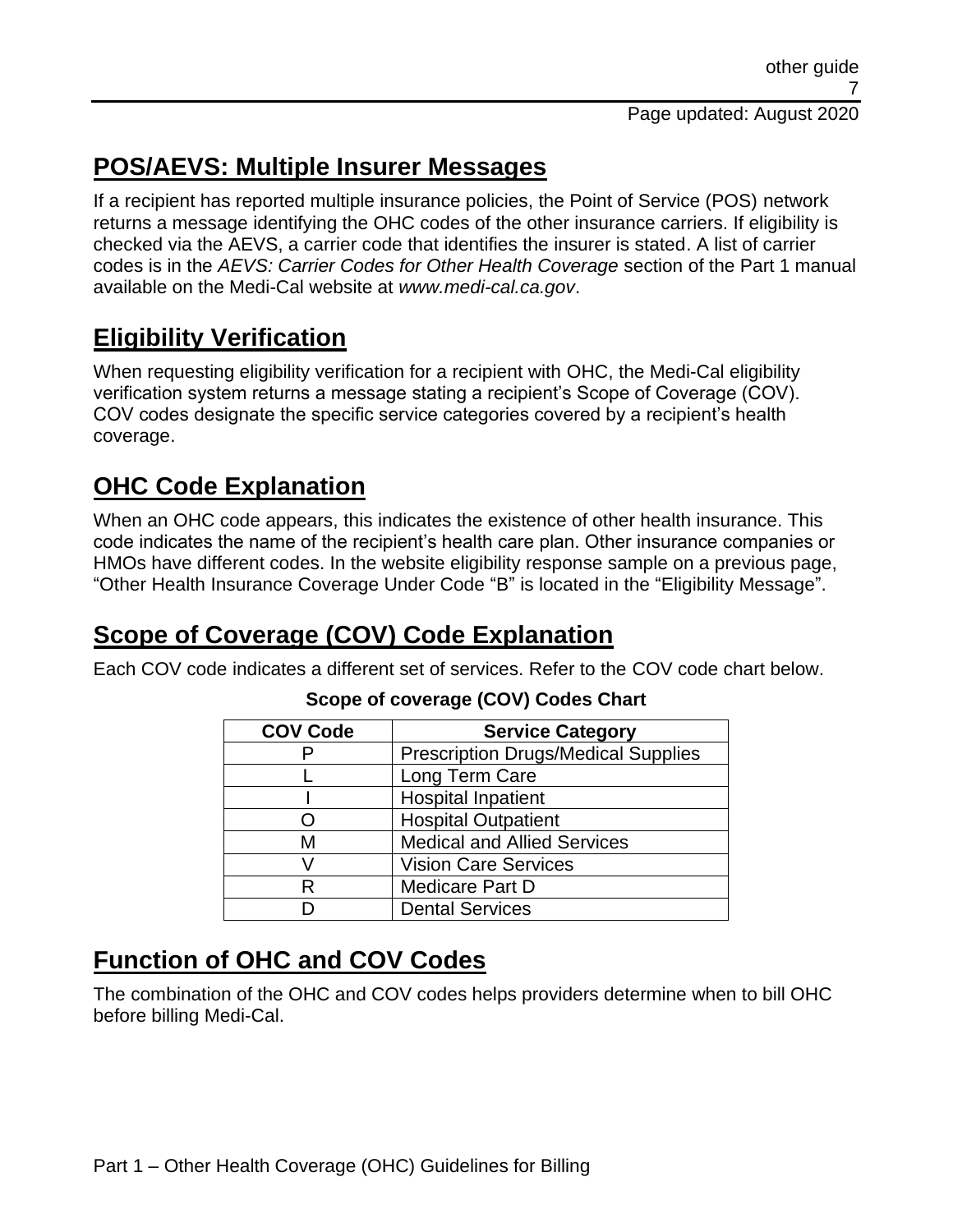#### **Emergency Care**

Most HMO and PPO plans cover emergency care until the recipient's condition permits the transfer to the exclusive networks facilities. Providers should contact the OHC network for emergency treatment authorization and billing instructions. A recipient should never be denied emergency care services.

## **Foster Care Children**

Medi-Cal providers should request the removal of the OHC indicator from the Medi-Cal Eligibility Data System (MEDS) for foster care children by calling the Telephone Service Center at 1-800-541-5555 or by using the secure OHC Processing Center Forms accessible on the OHC page of the DHCS website: *http://dhcs.ca.gov/OHC*. This policy applies to all children in foster care regardless of the aid code assigned to the child. The request for removal will be valid for 12 months. At that time, a new request must be submitted. After the OHC indicator has been removed, claims for Medi-Cal benefits may be billed directly to Medi-Cal.

The provider must treat all children in foster care regardless of the OHC indicator.

The provider is not required to submit the above documentation to DHCS. All documentation of non-coverage should be retained in the foster care child's medical file, as it may be subject to future review by DHCS.

#### **Nondiscrimination**

Under state law, when a provider obtains proof of eligibility, the provider must accept the Medi-Cal recipient and is bound by the rules and regulations of the Medi-Cal program. Obtaining proof of eligibility is done through the Medi-Cal eligibility verification system (see "Locating Recipient's OHC Information" on a previous page).

If a provider obtains proof of eligibility that indicates a recipient is eligible to receive services, the provider is not permitted to treat the recipient as private pay because of the recipient's OHC status for a Medi-Cal covered service. However, if the provider does not participate in the recipient's OHC plan, the provider should advise the recipient to use their OHC.